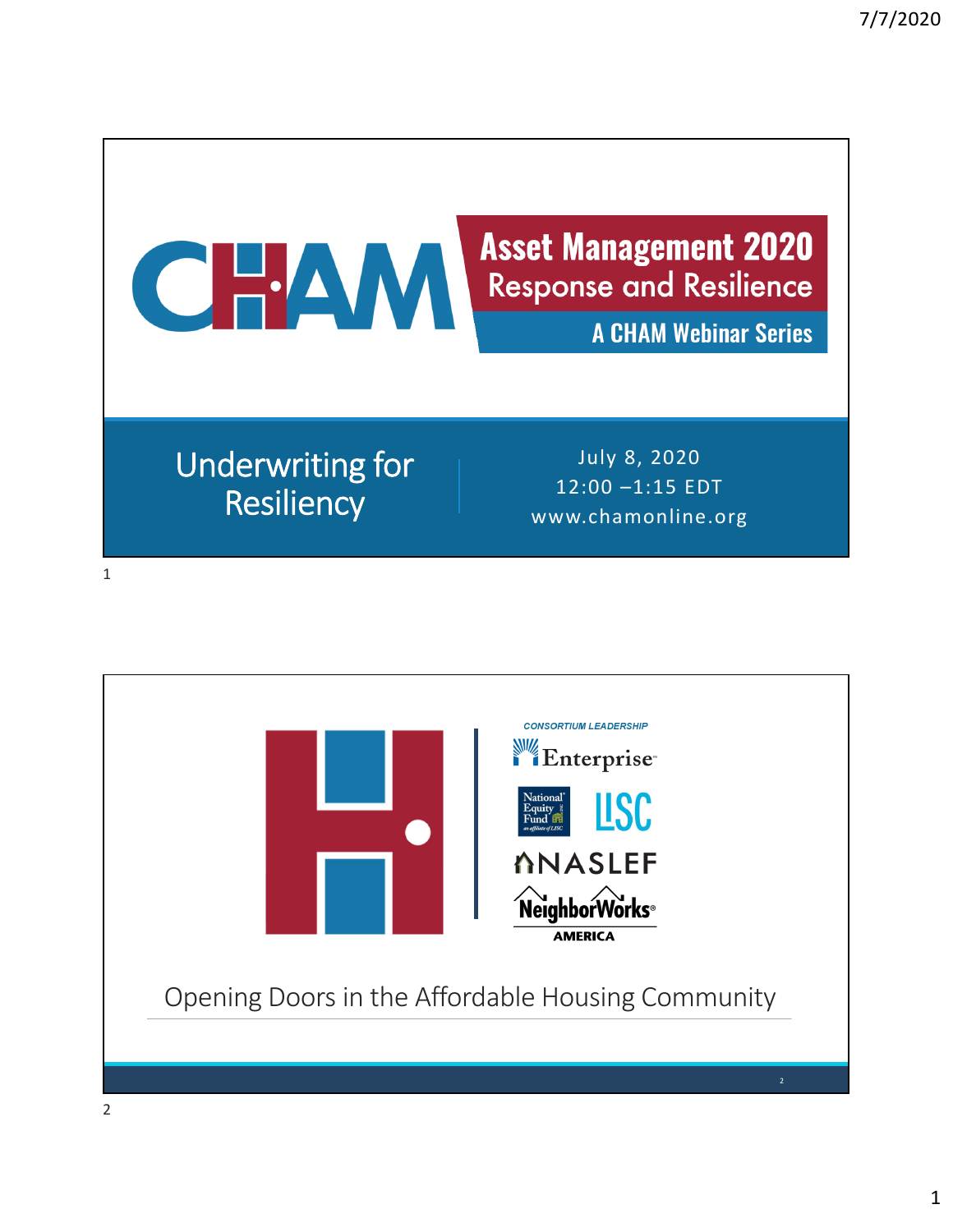## **COMING SOON!**

Changing the Course – The Asset Manager's Role The Asset Manager's New Role in Responding to Resident Needs Rent Collections and Analysis

CHAM

**Asset Management 2020 Response and Resilience** 

**A CHAM Webinar Series** 



3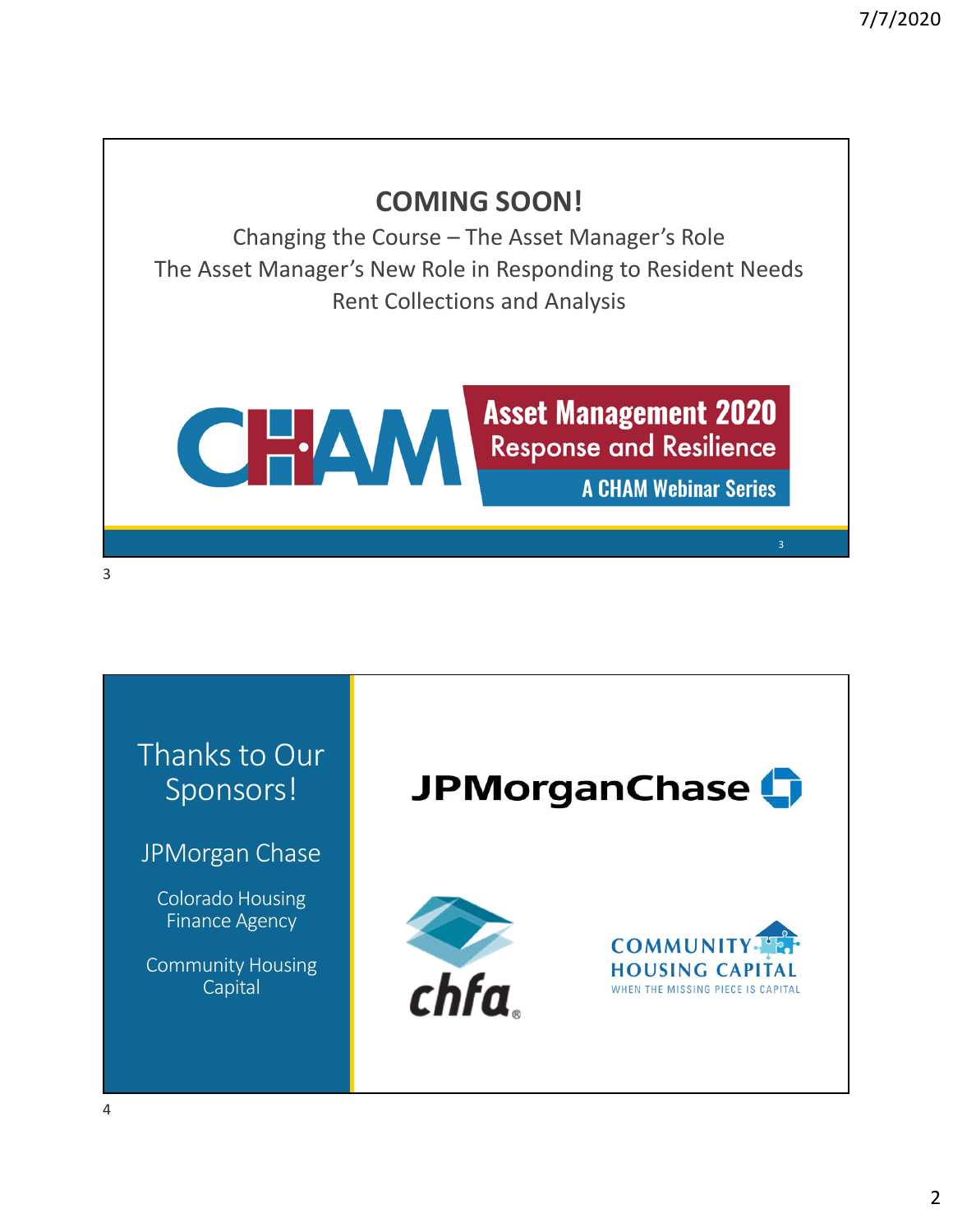

**Advancing Mission and Performance** in Affordable Housing

**Questions!** Write your questions and comments into the chat feature. We will try to respond to as many as we can.

Please fill out the **webinar evaluation** that will be emailed to you after the session.

**Webinar slides** are available for download now at www.chamonline.org/webinars. Expect an email with link to slides and recording in a few days.

## Presenters

Logistics

Moderator **David Smith** CEO, Affordable Housing Institute

Panelists

**James A. Fox** Managing Director ‐ Housing Investments, JPMorgan Chase

**Crystal Kornegay** Executive Director, MassHousing

**Cat Vielma** Senior Vice President, Acquisitions, Redstone Equity Partners CHAM Host

## **Sonya Prear**

Vice President, Asset Management, CAHEC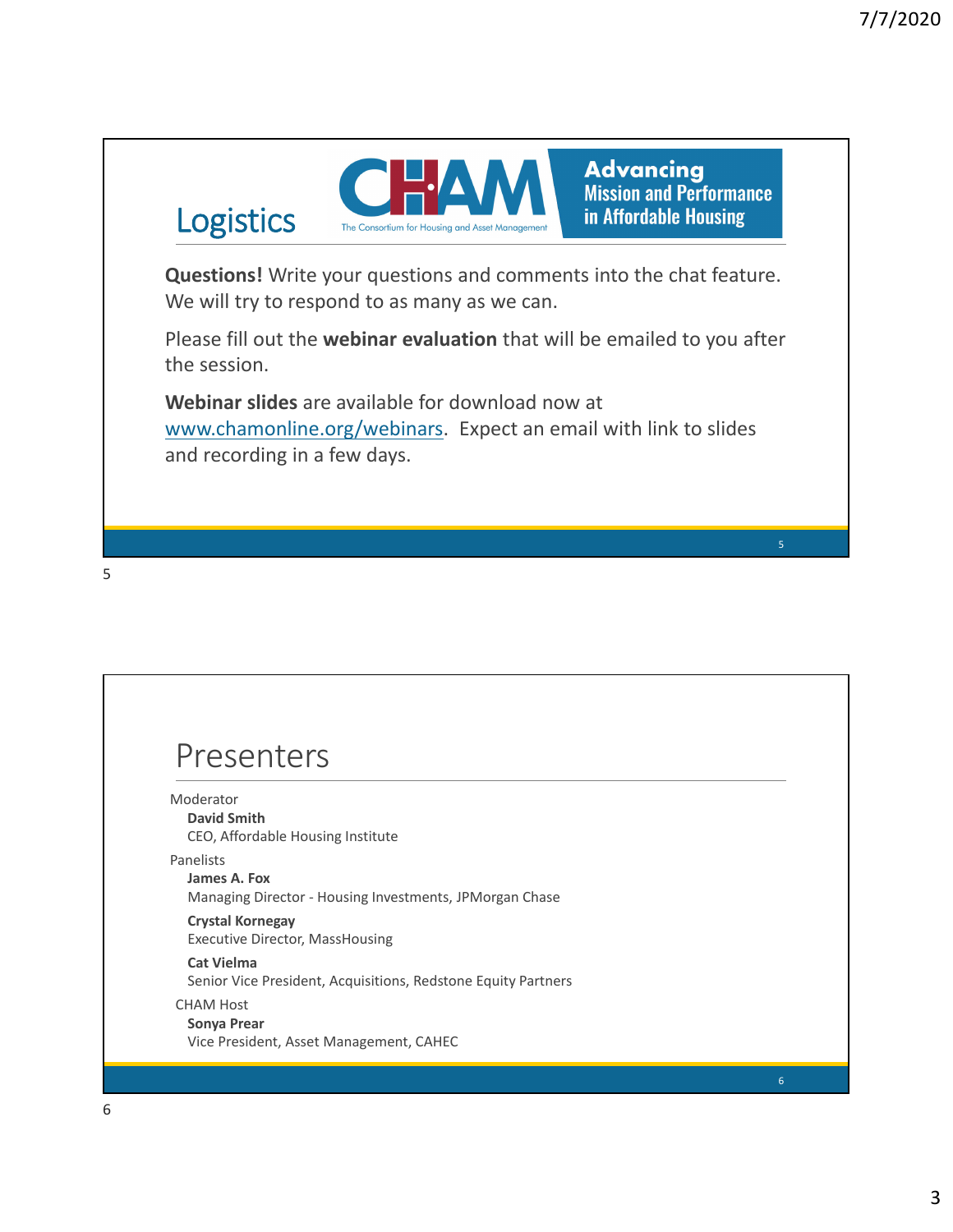